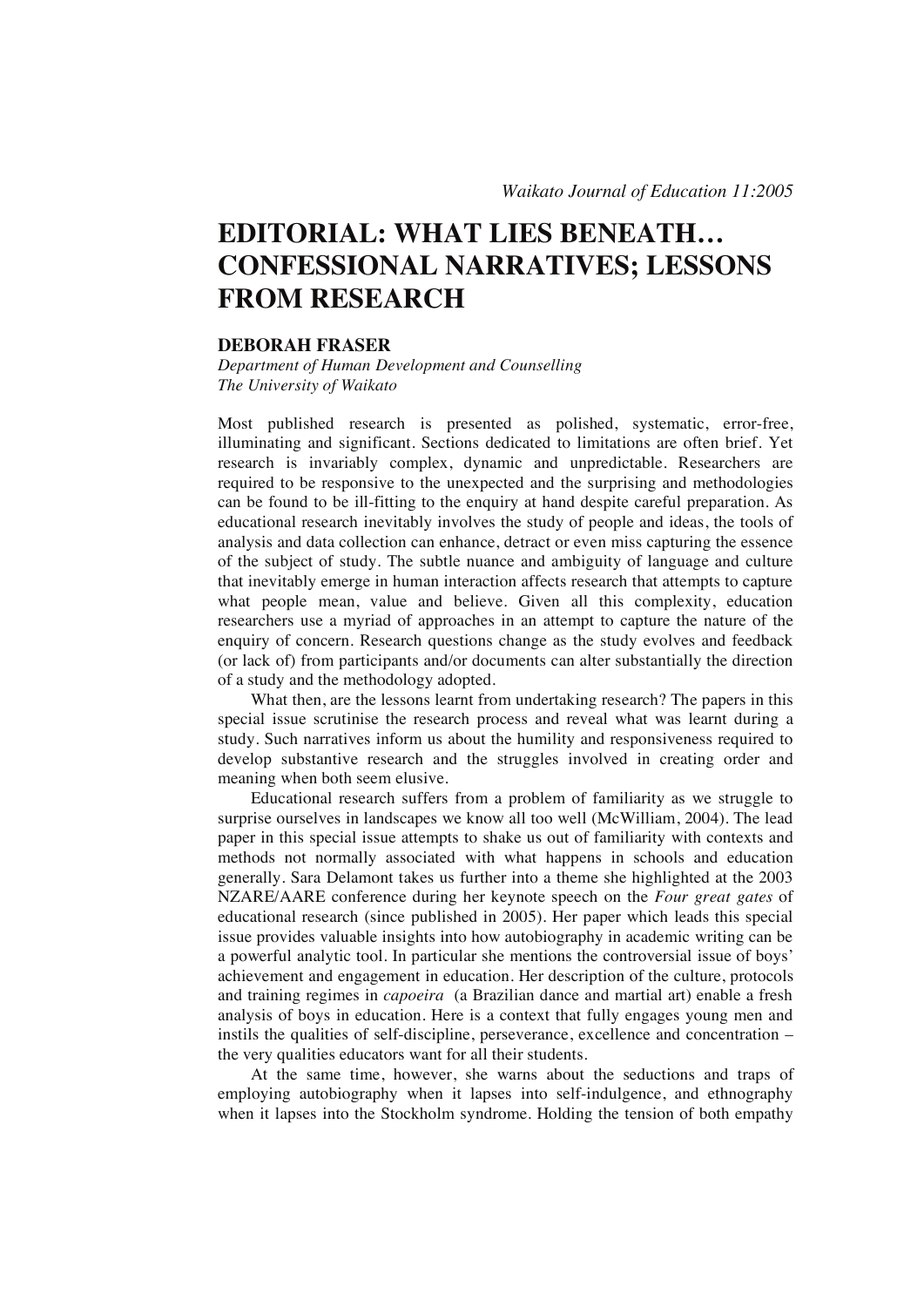#### *4 Deborah Fraser*

and dispassionate critique involves a paradoxical approach that is neither static nor straightforward. Nevertheless, her story provides us with some rich possibilities and some pitfalls of which to be mindful.

Ethnography also features in Tom Cavanagh's paper as he negotiates the insider-outsider tensions that emerge when researching restorative practices in a bicultural school. Tom undertook this study as a visiting American Fulbright fellow and his passion for ethnography drew him to the challenge of building authentic relationships with the staff and students at the school. The process was not without its tensions and involved Tom in a range of moving, illuminating and sometimes amusing situations. His need to unobtrusively blend with the school culture and routines and yet his obvious "difference" is something he appears to negotiate well given the stories participants offered him.

Fieldnotes, journal entries and personal reflections feature in many of the papers in this special issue as we are invited into the personal worlds of the researchers dealing with the inevitable messiness and challenges in their respective fields of study. These provide unique and often highly revealing insights of much use to researchers grappling with similar problems (Yates, 2004). Such notes are seldom for public scrutiny yet contribute greatly to the behind-the-scenes feelings, observations, anxieties and delights of the researchers. In the third paper by Carol Mutch and Marge Wong, journal entries and recollected conversations feature strongly as they share with us the bicultural partnership they negotiated as coresearchers working with Maori. This personal data enables us to scrutinize the actual process of how they negotiated respectful and appropriate ways of working. The mentoring relationship they develop is reciprocal, with Marge providing the necessary expertise regarding tikanga, kawa and reo and Carol providing experience in research methodologies. Further complexity emerged as Carol learnt to adapt her familiar research approaches to ensure they were culturally appropriate. Marge also had to negotiate what was culturally appropriate when interacting with Maori with all the responsibility of building relationships as an insider. Through their mutually negotiated relationship the process aspects of tuakana-teina (with interchangeable roles) became patently evident.

The rights of children in research is the focus of Brian Finch's paper which underlines that children are "active participants and competent interpreters of their own worlds" (Danby & Farrell, 2004, p. 38) and that they can make decisions regarding their involvement or otherwise in research projects that involve them – decisions that should be respected. Throughout the consent process and the project itself the aim was to make decisions with children and not just for them. As much of what happens in schools and homes involves adults making decision for children, his paper provides a valuable counter to the assumption that adults are omnipotent when it comes to decisions concerning children. His innovative methodology ensures that children are active and informed decision-makers and his consent process is both engaging and educative.

Children are also the focus of Judy Moreland and Bronwen Cowie's paper on auto-photography and photo-interviews as tools for exploring ideas in technology and science. This innovative approach to research methods captures a range of data chosen by children for their express purposes and their choices reveal much about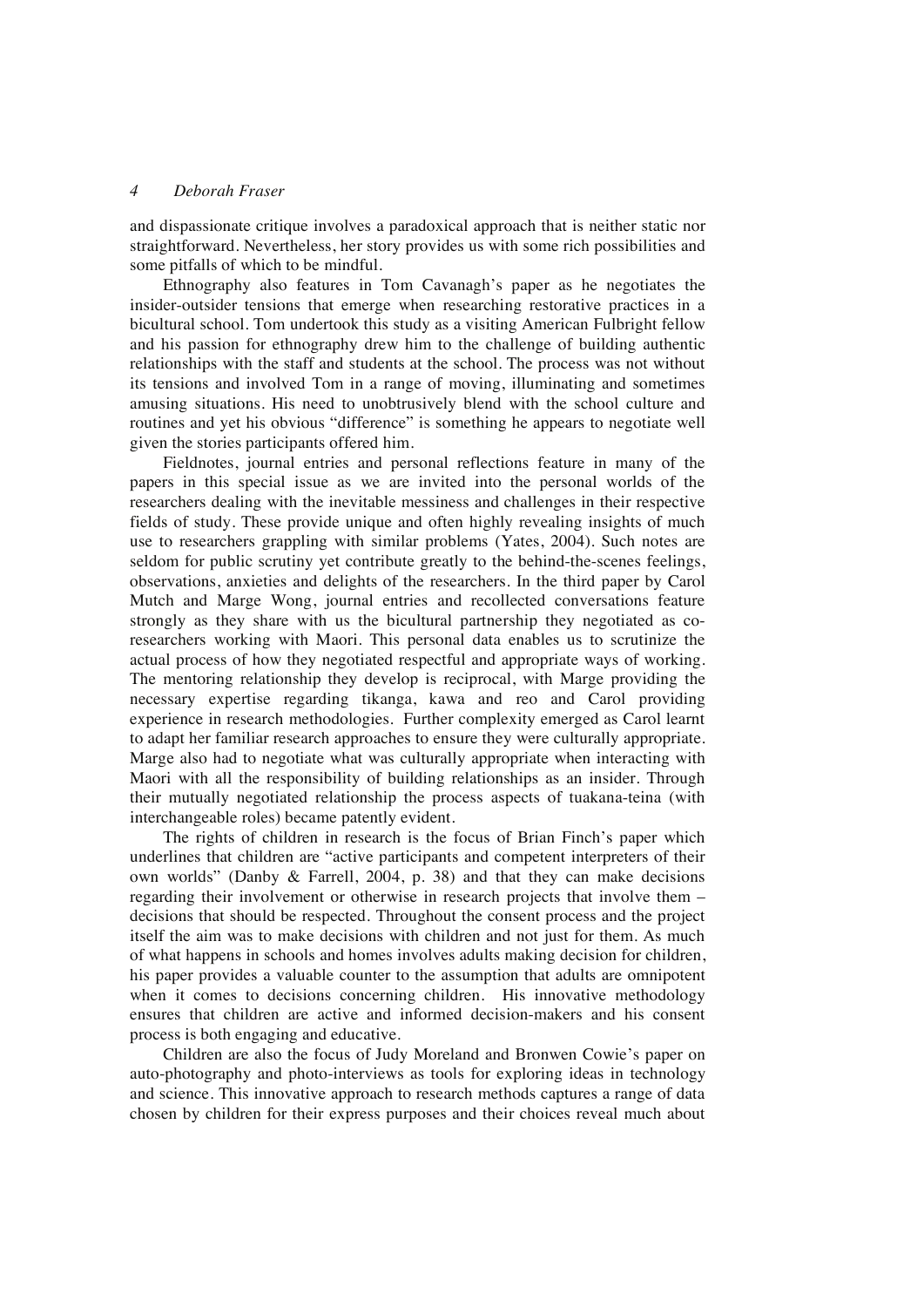#### *What lies beneath … 5*

what they regard as significant in their lives. It is no surprise that family, friends and pets feature alongside concrete examples of various technological or scientific devices. As with the previous paper, Judy and Bronwen's methods affirm that children can make their own decisions and have opinions that matter. Moreover, the methods provide a liberating way in which children could sample, collect, choose, discard and discuss what they felt was important.

The last three papers are by researchers who are doctoral students and teaching staff of tertiary institutions. They range in experience as teachers and as researchers and these aspects of their identities are revealed somewhat in their confessional narratives. Beverley Norsworthy takes the reader through the maze of her doctoral study, which changed direction in unexpected and unpredictable ways. As she points out, there is no preparation that inures or protects a researcher from such unpredictability and indeed, no preparation could or should provide a buffer from what is the essence of the process, where the reality of research is uncovered in all its messy complexity. The move to reflexivity by many researchers emphasizes the importance of self-criticism (Yates, 2004) so that as much as possible, theories are used impartially, methods are closely scrutinized for strengths and flaws, and limits are made clear for self and others. Bev makes a crucial about-turn in her study, questioning both her own assumptions about students and teaching, and the culture of tertiary institutions. This forces a substantial change to her theorizing, which becomes more critical and reflexive.

Self-reflection is a theme in Kirsten Petrie's paper as she outlines the subtle challenges inherent in the interview process. Again, no amount of careful reading about interviews and indepth discussions in methods' classes fully prepares researchers for the intricacies of this temporal and interactive medium. Taping interviews only helps to capture what was said. It does not provide the opportunity to revisit and change the direction of discussion or probe more deeply at something that may have been glossed over in the actual interview. It is often when we play back our interviews that we register the moment lost or the lead not taken. Kirsten examines the complexity of this issue where the interviewer needs to develop the duality of being both present and meta-present in order to listen carefully in the moment and simultaneously consider and respond to the fruitful leads that emerge.

For Christopher Schmidt, letting go is a central theme as he comes to terms with phenomenology and his role within this methodology. Journal entries and poetry feature and provide insights into his personal doubts and aspects of his professional training in order to fully immerse himself in a process that requires respect for *not* knowing. He comes to appreciate the way in which the methodology created, indeed demanded, that his study was a personal journey of engagement and discovery.

This collection has not focused on tidy findings to any great extent (and readers may wish to contact authors for these) but, rather, has revealed what lies beneath the polished reports that comprise the published outcomes of most studies. What lies beneath are the raw tensions, doubts and struggles that comprise reflexivity. This is especially the case when studies take the Lebanon gate (Delamont, 2005), the road less travelled, where the risks are great and the gains even greater.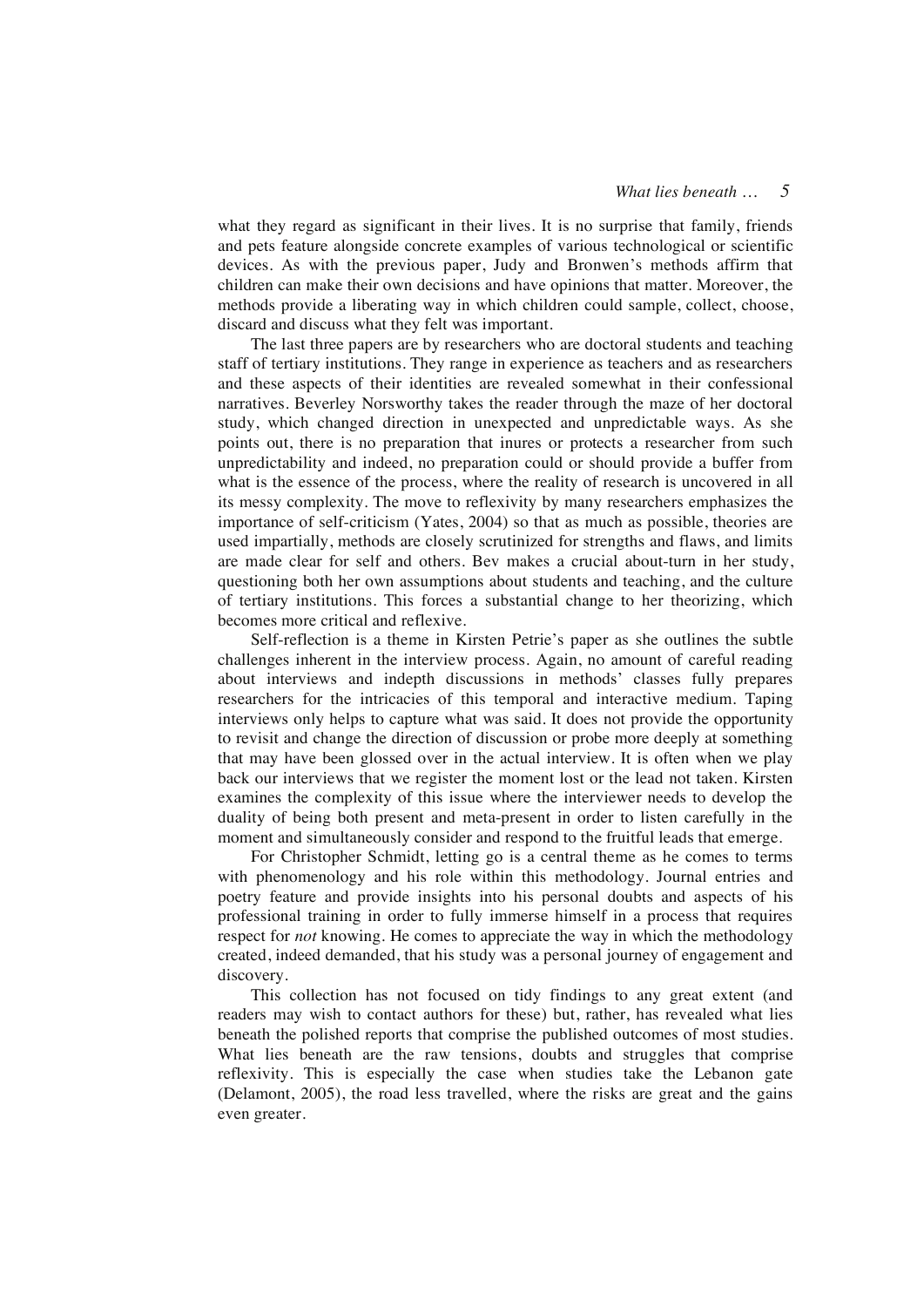## *6 Deborah Fraser*

We are invited inside to scrutinize personal and professional struggles alongside breakthroughs and insights, and these invitations inform and enrich what it means to undertake research.

## **ACKNOWLEDGEMENTS**

I am grateful to Toni Bruce and Richard Smith for their ongoing enthusiasm and interest.

#### **REFERENCES**

- Danby, S., & Farrell, A. (2004). Accounting for young children's competence in educational research: New perspectives on research ethics. *The Australian Researcher, 31* (3), 35-49.
- Delamont, S. (2005). Four great gates: Dilemmas, directions and distractions in educational research. *Research Papers in Education, 20* (1), 85-100.
- McWilliam, E. (2004). W(h)ither practitioner research? *The Australian Educational Researcher, 31* (2), 113-126.
- Yates, L. (2004). *What does good education research look like?* Maidenhead: Open University Press.